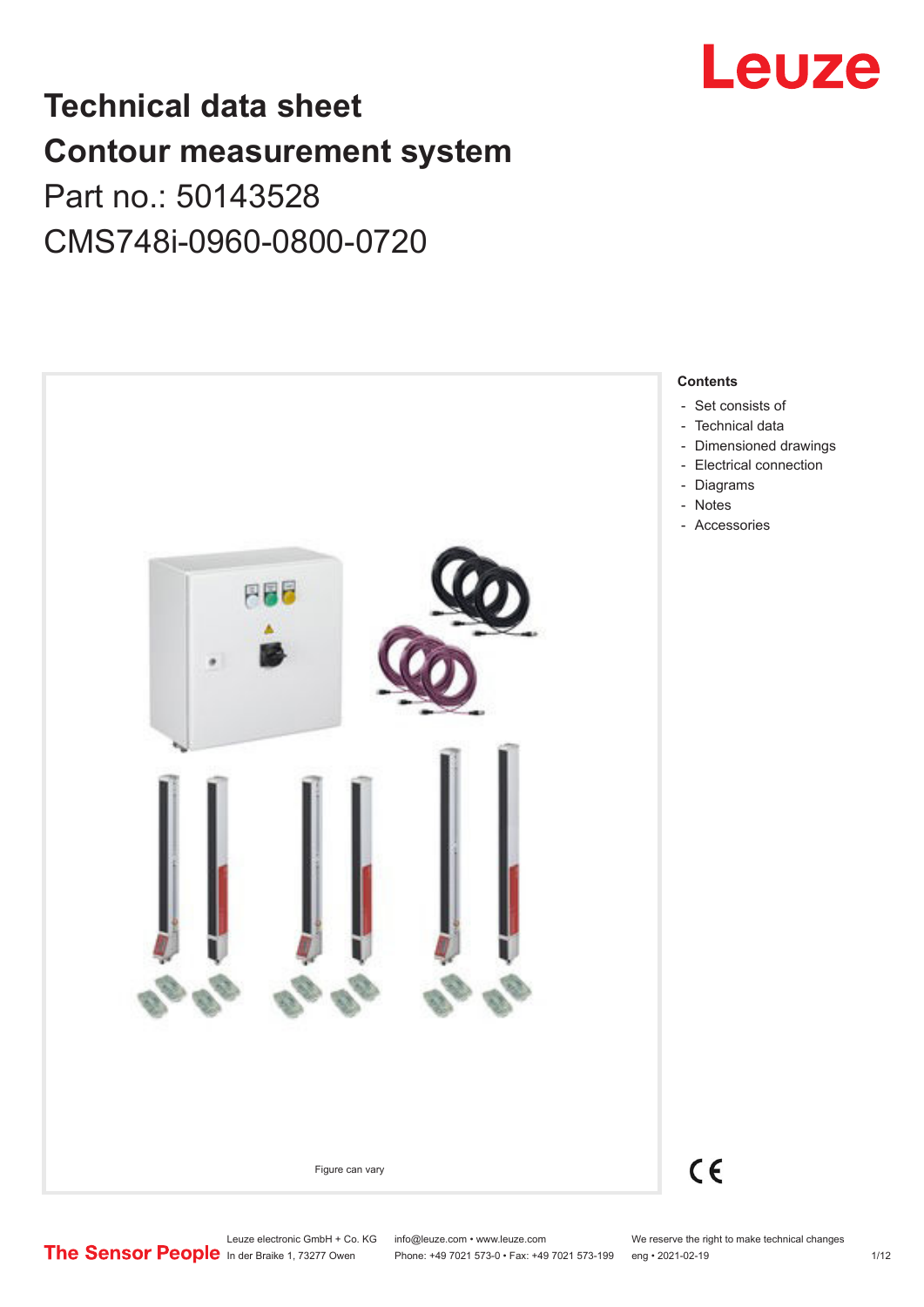# **Set consists of**

|        | <b>Quantity</b> Part no. |          | <b>Designation</b>              | <b>Article</b>                               | <b>Description</b>                                                                                                                                                                                                                                    |
|--------|--------------------------|----------|---------------------------------|----------------------------------------------|-------------------------------------------------------------------------------------------------------------------------------------------------------------------------------------------------------------------------------------------------------|
|        | 6                        | 424417   | <b>BT-2P40</b>                  | Mounting bracket set                         | Bore hole 1: M6<br>Bore hole 2: M6<br>Design of mounting device: Mounting clamp<br>Fastening, at system: Groove mounting<br>Mounting bracket, at device: Groove mounting<br>Type of mounting device: Clampable<br>Material: Metal                     |
|        | $\mathbf{1}$             | 50118745 | $L-M12$                         | CML730i-R05-720.A/ Light curtain receiver    | Operating range: 0.1  4.5 m<br>Interface: IO-Link<br>Connection: Connector, M12, Axial, 8-pin                                                                                                                                                         |
|        | 1                        | 50118746 | L-M12                           | CML730i-R05-800.A/ Light curtain receiver    | Operating range: 0.1  4.5 m<br>Interface: IO-Link<br>Connection: Connector, M12, Axial, 8-pin                                                                                                                                                         |
|        | $\mathbf{1}$             | 50118748 | $L-M12$                         | CML730i-R05-960.A/ Light curtain receiver    | Operating range: 0.1  4.5 m<br>Interface: PROFINET, IO-Link<br>Connection: Connector, M12, Axial, 8-pin                                                                                                                                               |
|        | $\mathbf{1}$             | 50118584 | M12                             | CML730i-T05-720.A- Light curtain transmitter | Operating range: 0.1  4 m<br>Connection: Connector, M12, Axial, 5-pin                                                                                                                                                                                 |
|        | $\mathbf{1}$             | 50118585 | M12                             | CML730i-T05-800.A- Light curtain transmitter | Operating range: 0.1  4 m<br>Connection: Connector, M12, Axial, 5-pin                                                                                                                                                                                 |
|        | $\mathbf{1}$             | 50118587 | M12                             | CML730i-T05-960.A- Light curtain transmitter | Operating range: 0.1  4 m<br>Connection: Connector, M12, Axial, 5-pin                                                                                                                                                                                 |
| a<br>a | $\sqrt{3}$               | 50129781 | KDS DN-M12-5A-<br>M12-5A-P3-050 | Interconnection cable                        | Suitable for interface: IO-Link, DeviceNet, CANopen<br>Connection 1: Connector, M12, Axial, Female, A-coded, 5-pin<br>Connection 2: Connector, M12, Axial, Male, A-coded, 5-pin<br>Shielded: Yes<br>Cable length: 5,000 mm<br>Sheathing material: PUR |
|        | 3                        | 50135146 | 8A-P1-050                       | KDS S-M12-8A-M12- Interconnection cable      | Connection 1: Connector, M12, Axial, Female, A-coded, 8-pin<br>Connection 2: Connector, M12, Axial, Male, A-coded, 8-pin<br>Shielded: Yes<br>Cable length: 5,000 mm<br>Sheathing material: PUR                                                        |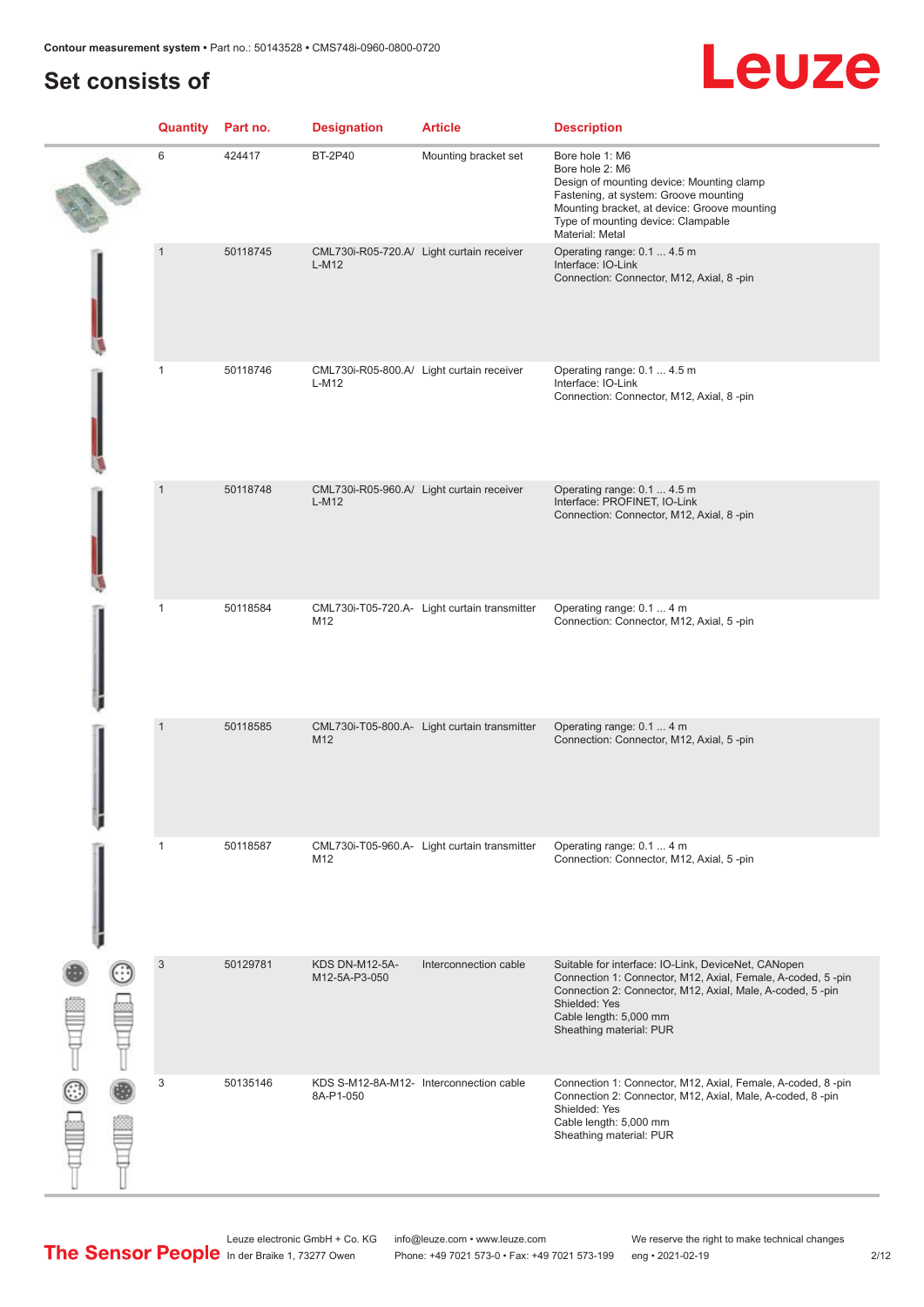# <span id="page-2-0"></span>**Set consists of**

### **Quantity Part no. Designation Article Description** 1 50142331 LSC748-000-100 Switch cabinet Supply voltage: 100 ... 263 V, AC Switching inputs: 4 Piece(s) 円器器 Switching outputs: 4 Piece(s) Connections: 13 Piece(s) 勝

# **Technical data**

### **Basic data**

| <b>Series</b>                                             | CMS 7xxi                                 |
|-----------------------------------------------------------|------------------------------------------|
| <b>Contains</b>                                           | 1x dongle CMS700                         |
| Order guide                                               | Additional models on request             |
| <b>Functions</b>                                          |                                          |
| <b>Functions</b>                                          | For a minimum object height $\geq$ 50 mm |
| <b>Optical data</b>                                       |                                          |
| <b>Operating range</b>                                    | Guaranteed operating range               |
| <b>Operating range</b>                                    | 0.14.5m                                  |
| Operating range, transparent media                        | $0.1 1.75$ m                             |
| <b>Operating range limit</b>                              | Typical operating range                  |
| <b>Operating range limit</b>                              | 0.16m                                    |
| <b>Measurement field length 1</b>                         | 960 mm                                   |
| <b>Measurement field length 2</b>                         | 800 mm                                   |
| <b>Measurement field length 3</b>                         | 720 mm                                   |
| Beam spacing                                              | 5 <sub>mm</sub>                          |
|                                                           |                                          |
| <b>Electrical data</b>                                    |                                          |
| <b>Protective circuit</b>                                 | Polarity reversal protection             |
|                                                           | Short circuit protected                  |
|                                                           | <b>Transient protection</b>              |
| Output current, continuous current per 100 mA             |                                          |
| channel, max.                                             |                                          |
|                                                           |                                          |
| Performance data                                          |                                          |
| Supply voltage U <sub>n</sub>                             | 100  263 V, AC                           |
| <b>Open-circuit current</b>                               | 250 mA                                   |
| Inputs                                                    |                                          |
| Number of digital switching inputs                        | 4 Piece(s)                               |
|                                                           |                                          |
| <b>Switching inputs</b>                                   |                                          |
| <b>Type</b>                                               | Digital switching input                  |
| Voltage type                                              | DC                                       |
| <b>Switching voltage</b>                                  | 24 V, VIN                                |
|                                                           |                                          |
| Outputs<br>Number of digital switching outputs 4 Piece(s) |                                          |
|                                                           |                                          |
| <b>Switching outputs</b>                                  |                                          |
| <b>Type</b>                                               | Digital switching output                 |
| <b>Voltage type</b>                                       | AC                                       |
| <b>Switching voltage</b>                                  | 24 V, VIN                                |
|                                                           |                                          |

### **Ethernet Function** Configuration / process data **pfinet**<br>nction **Function** Configuration / process data **<u>Nection</u> Number of connections** 9 Piece(s) **Connection 1 Function** Earthing **The of connection** Earthing strap **Material** Metal Metal **nnection 2**<br>nction **Voltage supply Type of connection** Harting connector **Material** Metal Metal Metal **Connection 3** Length measuring light curtain connection (not in combination with rotary encoder) **Type of connection** Connector **The Second Size** M12 **Type** Male **Material** Metal **no. of pins** 8 -pin **Example 20 A-coded nnection 4**<br>nction Width measuring light curtain connection **Type of connection The Second Size** Manual Manual Manual Manual Manual Manual Manual Manual Manual Manual Manual Manual Manual Manual Manual Manual Manual Manual Manual Manual Manual Manual Manual Manual Manual Manual Manual Manual Manual M **Type Male Material** Metal **no. of pins** 8 -pin

Leuze

| . <u>.</u>                | - P                                            |
|---------------------------|------------------------------------------------|
| Encoding                  | A-coded                                        |
|                           |                                                |
| <b>Connection 5</b>       |                                                |
| <b>Function</b>           | Height measuring light curtain connec-<br>tion |
| <b>Type of connection</b> | Connector                                      |
| <b>Thread size</b>        | M <sub>12</sub>                                |
| <b>Type</b>               | Male                                           |
| <b>Material</b>           | Metal                                          |
| No. of pins               | 8-pin                                          |
| Encoding                  | A-coded                                        |

### **Interface**

**Type** EtherNet TCP/IP, PROFINET

Leuze electronic GmbH + Co. KG info@leuze.com • www.leuze.com We reserve the right to make technical changes<br>
The Sensor People in der Braike 1, 73277 Owen Phone: +49 7021 573-0 • Fax: +49 7021 573-199 eng • 2021-02-19

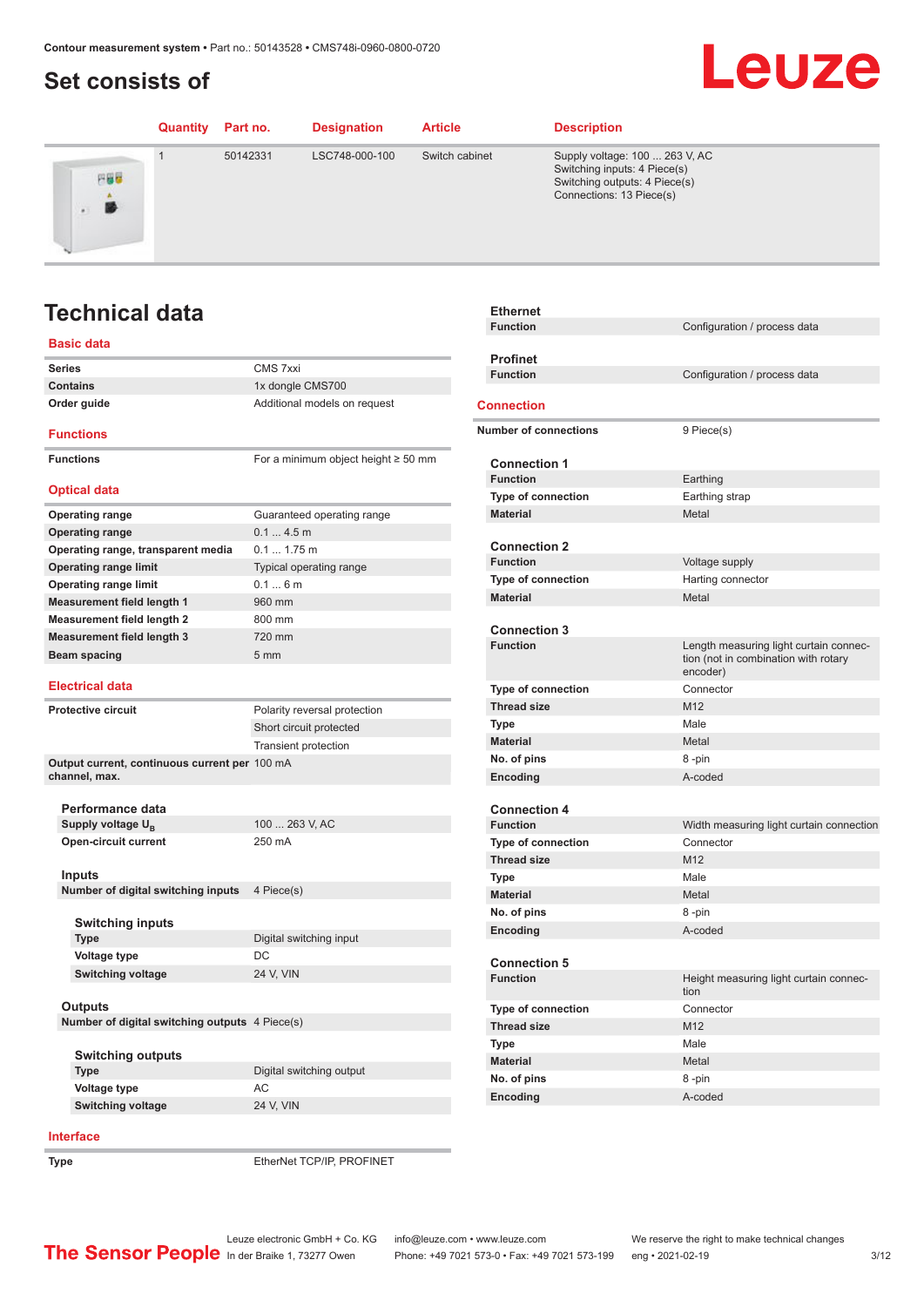# **Technical data**

# Leuze

| <b>Connection 6</b> |  |
|---------------------|--|
|---------------------|--|

| <b>Function</b>           | Rotary encoder connection (not in<br>combination with length measuring light<br>curtain) |
|---------------------------|------------------------------------------------------------------------------------------|
| <b>Type of connection</b> | Connector                                                                                |
| <b>Thread size</b>        | M <sub>12</sub>                                                                          |
| Type                      | Male                                                                                     |
| <b>Material</b>           | Metal                                                                                    |
| No. of pins               | 8-pin                                                                                    |
| Encoding                  | A-coded                                                                                  |
| <b>Connection 7</b>       |                                                                                          |
| <b>Function</b>           | <b>External Ethernet TCP/IP connection</b>                                               |
| Type of connection        | Connector                                                                                |
| <b>Thread size</b>        | M <sub>12</sub>                                                                          |
| Type                      | Male                                                                                     |
| <b>Material</b>           | Metal                                                                                    |
| No. of pins               | 4-pin                                                                                    |
| Encoding                  | A-coded                                                                                  |
|                           |                                                                                          |
| <b>Connection 8</b>       |                                                                                          |
| <b>Function</b>           | PROFINET IN connection (optional)                                                        |
| <b>Type of connection</b> | Connector                                                                                |
| <b>Thread size</b>        | M12                                                                                      |
| <b>Type</b>               | Male                                                                                     |
| <b>Material</b>           | Metal                                                                                    |
| No. of pins               | 4-pin                                                                                    |
| <b>Encoding</b>           | A-coded                                                                                  |
| <b>Connection 9</b>       |                                                                                          |
| <b>Function</b>           | PROFINET OUT connection (optional)                                                       |
| <b>Type of connection</b> | Connector                                                                                |
| <b>Thread size</b>        | M12                                                                                      |
| <b>Type</b>               | Male                                                                                     |
| <b>Material</b>           | Metal                                                                                    |
| No. of pins               | 4-pin                                                                                    |

**Encoding** A-coded

### **Mechanical data**

| Design                  | Cubic                                                           |
|-------------------------|-----------------------------------------------------------------|
| <b>Housing material</b> | Metal                                                           |
| <b>Metal housing</b>    | Aluminum                                                        |
| Lens cover material     | Plastic                                                         |
| <b>Housing color</b>    | Gray                                                            |
|                         | Red                                                             |
| <b>Note</b>             | Dimensions of individual set items, see<br>dimensioned drawings |

### **Operation and display**

| <b>Note</b>                    | This information refers to the switch<br>cabinet |
|--------------------------------|--------------------------------------------------|
| Type of display                | LED                                              |
| <b>Number of LEDs</b>          | 3 Piece(s)                                       |
| Type of configuration          | performed via webConfig                          |
| <b>Operational controls</b>    | Rotary switch                                    |
| <b>Environmental data</b>      |                                                  |
| Ambient temperature, operation | 045 °C                                           |
| Ambient temperature, storage   | $-20$ 70 °C                                      |
| <b>Certifications</b>          |                                                  |
| <b>Certifications</b>          | <b>CSA</b>                                       |
| <b>Classification</b>          |                                                  |
| <b>Customs tariff number</b>   | 90314990                                         |
| eCl@ss 5.1.4                   | 27270910                                         |
| eCl@ss 8.0                     | 27270910                                         |
|                                |                                                  |
| eCl@ss 9.0                     | 27270910                                         |
| eCl@ss 10.0                    | 27270910                                         |
| eCl@ss 11.0                    | 27270910                                         |
| <b>ETIM 5.0</b>                | EC002549                                         |
| <b>ETIM 6.0</b>                | EC002549                                         |

Leuze electronic GmbH + Co. KG info@leuze.com • www.leuze.com We reserve the right to make technical changes In der Braike 1, 73277 Owen Phone: +49 7021 573-0 • Fax: +49 7021 573-199 eng • 2021-02-19 4 /12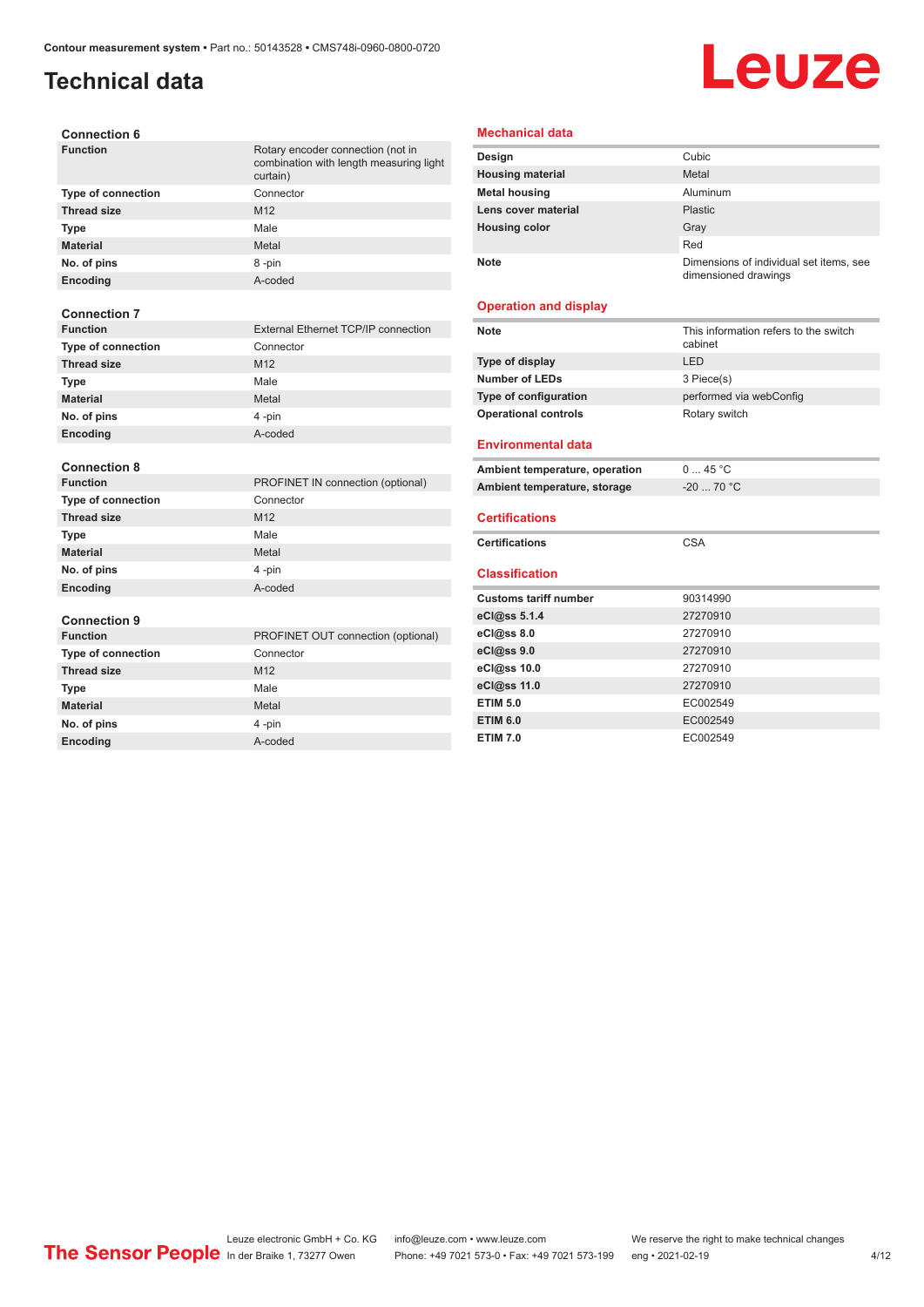## <span id="page-4-0"></span>**Dimensioned drawings**

All dimensions in millimeters

Light curtain transmitter and receiver

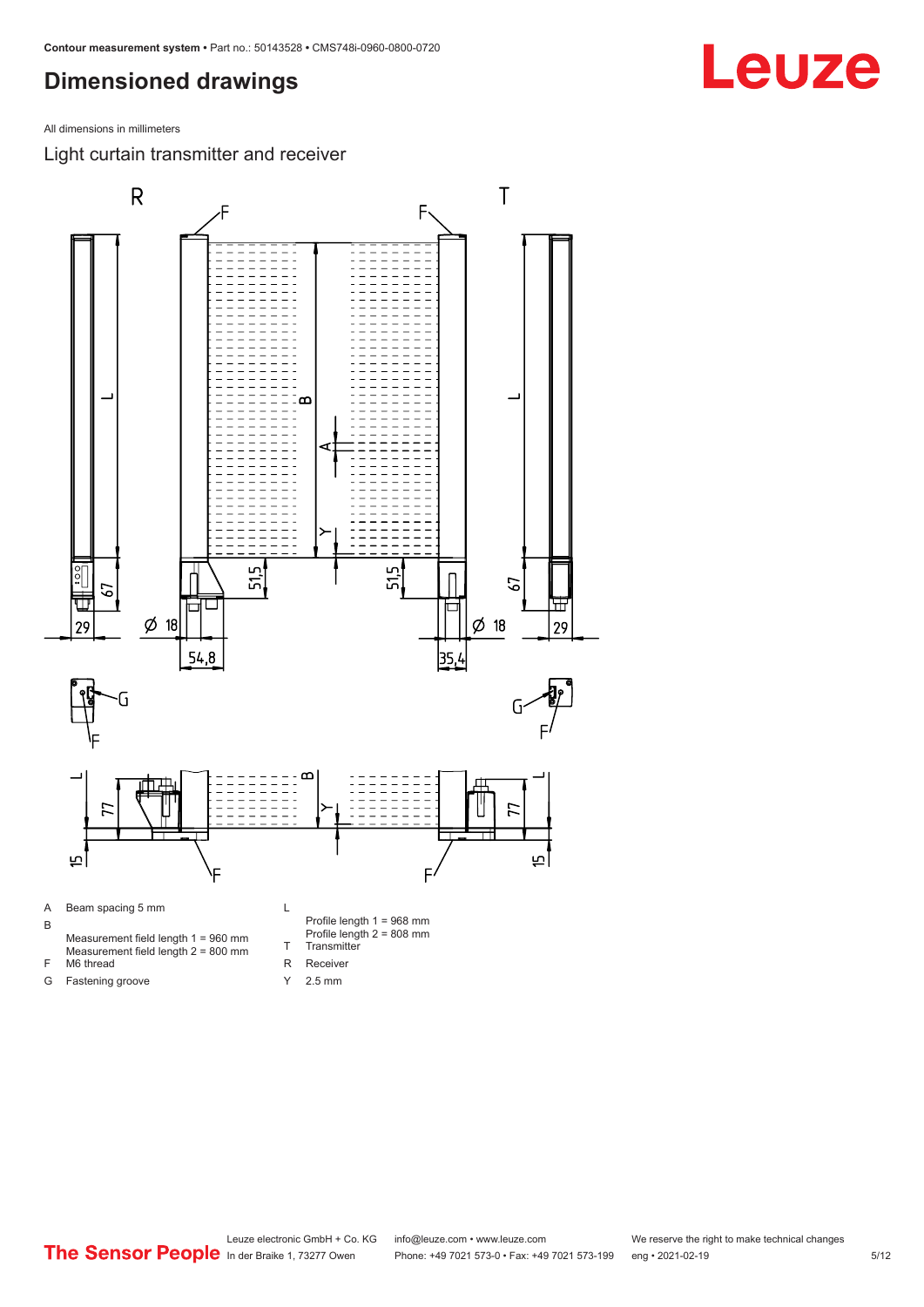# **Dimensioned drawings**

# Leuze

### Switch cabinet







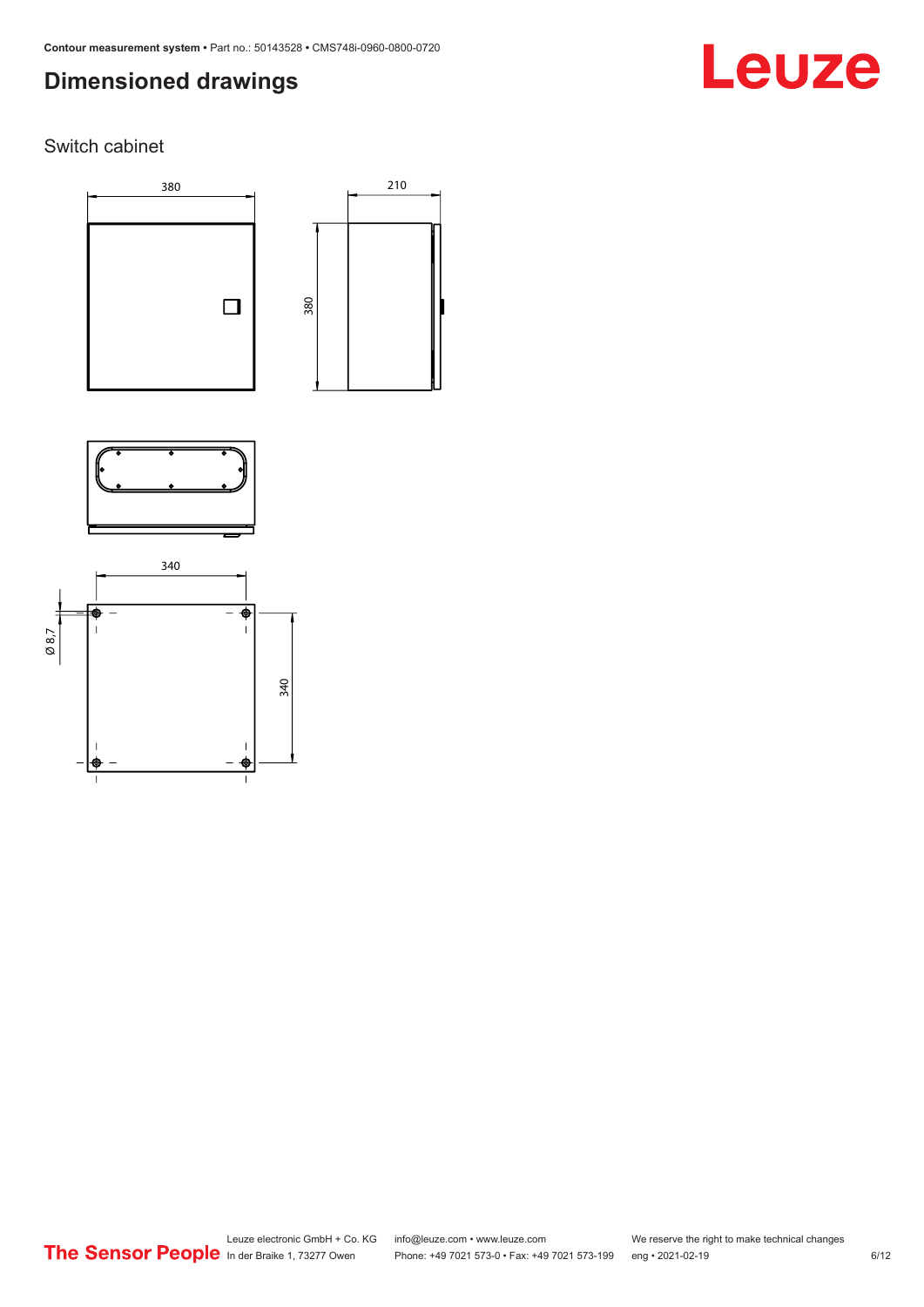# <span id="page-6-0"></span>**Dimensioned drawings**

Mounting bracket







# **Electrical connection**

| <b>Connection 1</b> |                                                                                       |
|---------------------|---------------------------------------------------------------------------------------|
| <b>Function</b>     | Earthing                                                                              |
| Type of connection  | Earthing strap                                                                        |
| <b>Material</b>     | Metal                                                                                 |
|                     |                                                                                       |
| <b>Connection 2</b> | <b>XS1000</b>                                                                         |
| <b>Function</b>     | Voltage supply                                                                        |
| Type of connection  | Harting connector                                                                     |
| <b>Material</b>     | Metal                                                                                 |
|                     |                                                                                       |
|                     |                                                                                       |
| <b>Connection 3</b> | <b>XS1300</b>                                                                         |
| <b>Function</b>     | Length measuring light curtain connection (not in<br>combination with rotary encoder) |
| Type of connection  | Connector                                                                             |
| <b>Thread size</b>  | M12                                                                                   |
| <b>Type</b>         | Male                                                                                  |
| <b>Material</b>     | Metal                                                                                 |
| No. of pins         | 8-pin                                                                                 |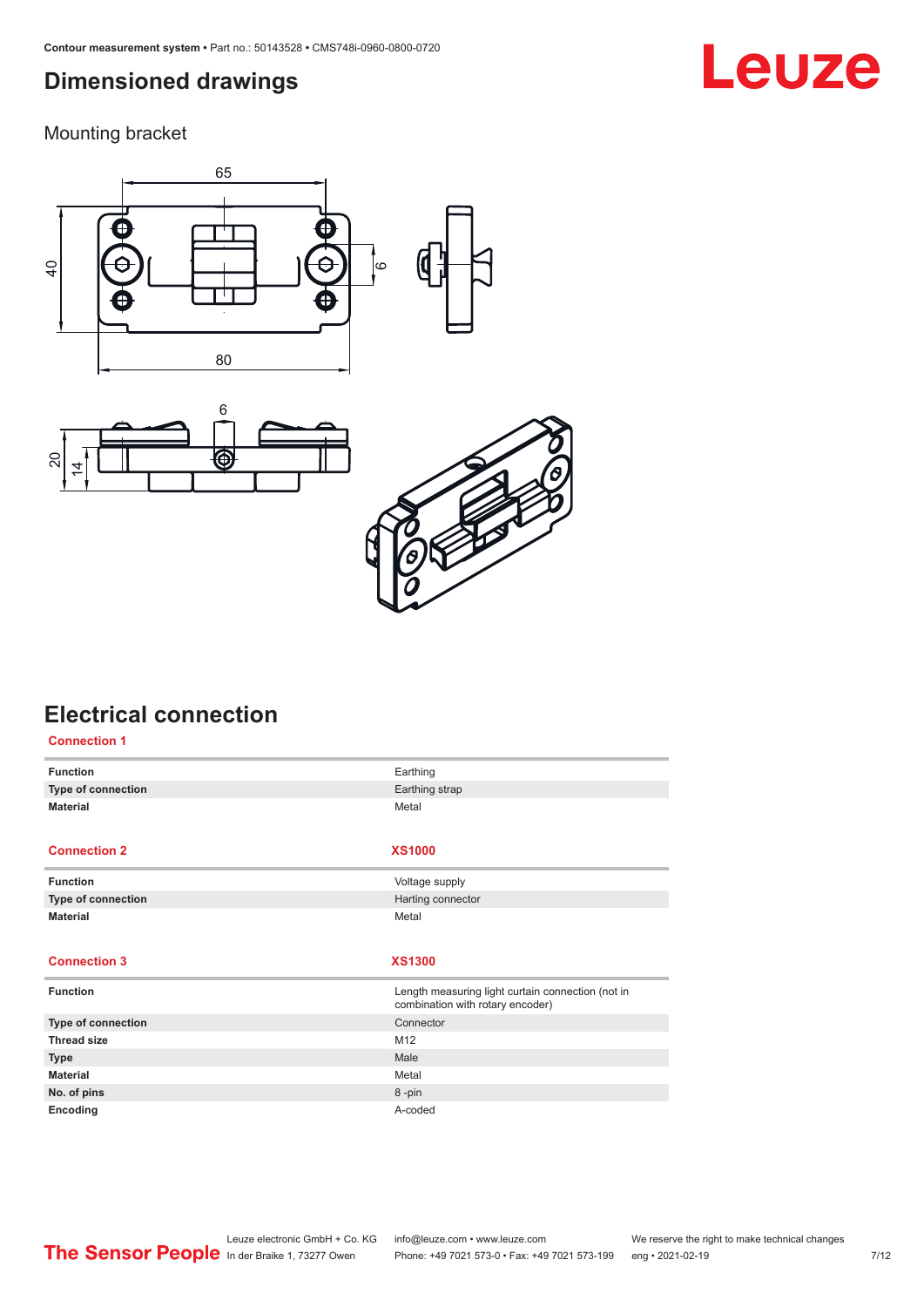# **Electrical connection**

### **Pin Pin assignment** V+ IO1 GND

|                | ___             |
|----------------|-----------------|
| $\overline{A}$ | IO-Link         |
| 5              | IO <sub>2</sub> |
| 6              | IO <sub>3</sub> |
|                | IO4             |
| 8              | <b>GND</b>      |
|                |                 |

### **Connection 4 XS1301**

| <b>Function</b>    | Width measuring light curtain connection |
|--------------------|------------------------------------------|
| Type of connection | Connector                                |
| <b>Thread size</b> | M12                                      |
| <b>Type</b>        | Male                                     |
| <b>Material</b>    | Metal                                    |
| No. of pins        | 8-pin                                    |
| Encoding           | A-coded                                  |

### **Pin Pin assignment**

| -1             | $V +$           |
|----------------|-----------------|
| $\overline{2}$ | IO <sub>1</sub> |
| 3              | GND             |
| $\overline{4}$ | IO-Link         |
| 5              | IO <sub>2</sub> |
| 6              | IO3             |
| 7              | IO <sub>4</sub> |
| 8              | <b>GND</b>      |



**Connection 5 XS1302**

| <b>Function</b>    | Height measuring light curtain connection |
|--------------------|-------------------------------------------|
| Type of connection | Connector                                 |
| <b>Thread size</b> | M12                                       |
| <b>Type</b>        | Male                                      |
| <b>Material</b>    | Metal                                     |
| No. of pins        | 8-pin                                     |
| Encoding           | A-coded                                   |

### **Pin Pin assignment**

|                | $V +$           |  |  |
|----------------|-----------------|--|--|
| $\overline{2}$ | IO <sub>1</sub> |  |  |
| 3              | GND             |  |  |
| $\overline{4}$ | IO-Link         |  |  |
| 5              | IO <sub>2</sub> |  |  |
| 6              | IO3             |  |  |
|                | IO <sub>4</sub> |  |  |
| 8              | <b>GND</b>      |  |  |
|                |                 |  |  |



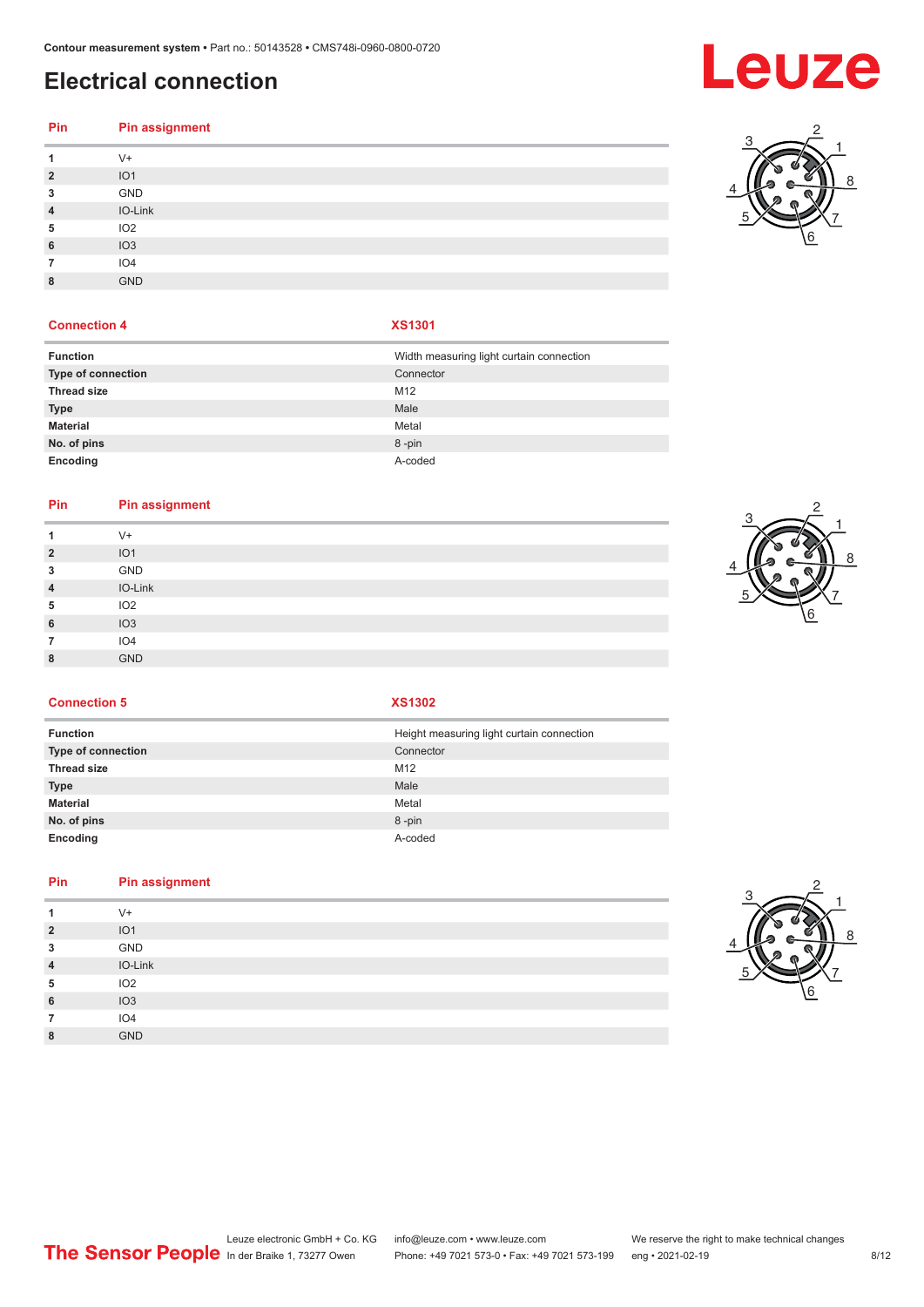# **Electrical connection**

### **Connection 6 XS1400**

| <b>Function</b>           | Rotary encoder connection (not in combination with<br>length measuring light curtain) |
|---------------------------|---------------------------------------------------------------------------------------|
| <b>Type of connection</b> | Connector                                                                             |
| <b>Thread size</b>        | M <sub>12</sub>                                                                       |
| <b>Type</b>               | Male                                                                                  |
| <b>Material</b>           | Metal                                                                                 |
| No. of pins               | 8-pin                                                                                 |
| Encoding                  | A-coded                                                                               |

### **Pin Pin assignment**

|                | U-     |
|----------------|--------|
| $\overline{2}$ | U+     |
| 3              | A      |
| $\overline{4}$ | B      |
| 5              | N      |
| 6              | A inv. |
| 7              | B inv. |
| 8              | N inv. |
| 9              | Shield |

### **Connection 7 XETH1**

| <b>Function</b>           | External Ethernet TCP/IP connection |
|---------------------------|-------------------------------------|
| <b>Type of connection</b> | Connector                           |
| <b>Thread size</b>        | M12                                 |
| <b>Type</b>               | Male                                |
| <b>Material</b>           | Metal                               |
| No. of pins               | $4$ -pin                            |
| Encoding                  | A-coded                             |

### **Pin Pin assignment**

|                 | D+  |  |
|-----------------|-----|--|
| ຳ<br>$\epsilon$ | RD+ |  |
| -<br>- 1        | ת-  |  |
| 4               | RD. |  |

### **Connection 8**

| M. |  |
|----|--|

| Function           | PROFINET IN connection (optional) |
|--------------------|-----------------------------------|
| Type of connection | Connector                         |
| <b>Thread size</b> | M12                               |
| <b>Type</b>        | Male                              |
| Material           | Metal                             |
| No. of pins        | $4 - pin$                         |
| Encoding           | A-coded                           |

### **Pin Pin assignment**

|                | TD+ |
|----------------|-----|
| $\overline{2}$ | RD+ |
| ີ              | TD- |
| $\Lambda$      | RD- |





Leuze

2



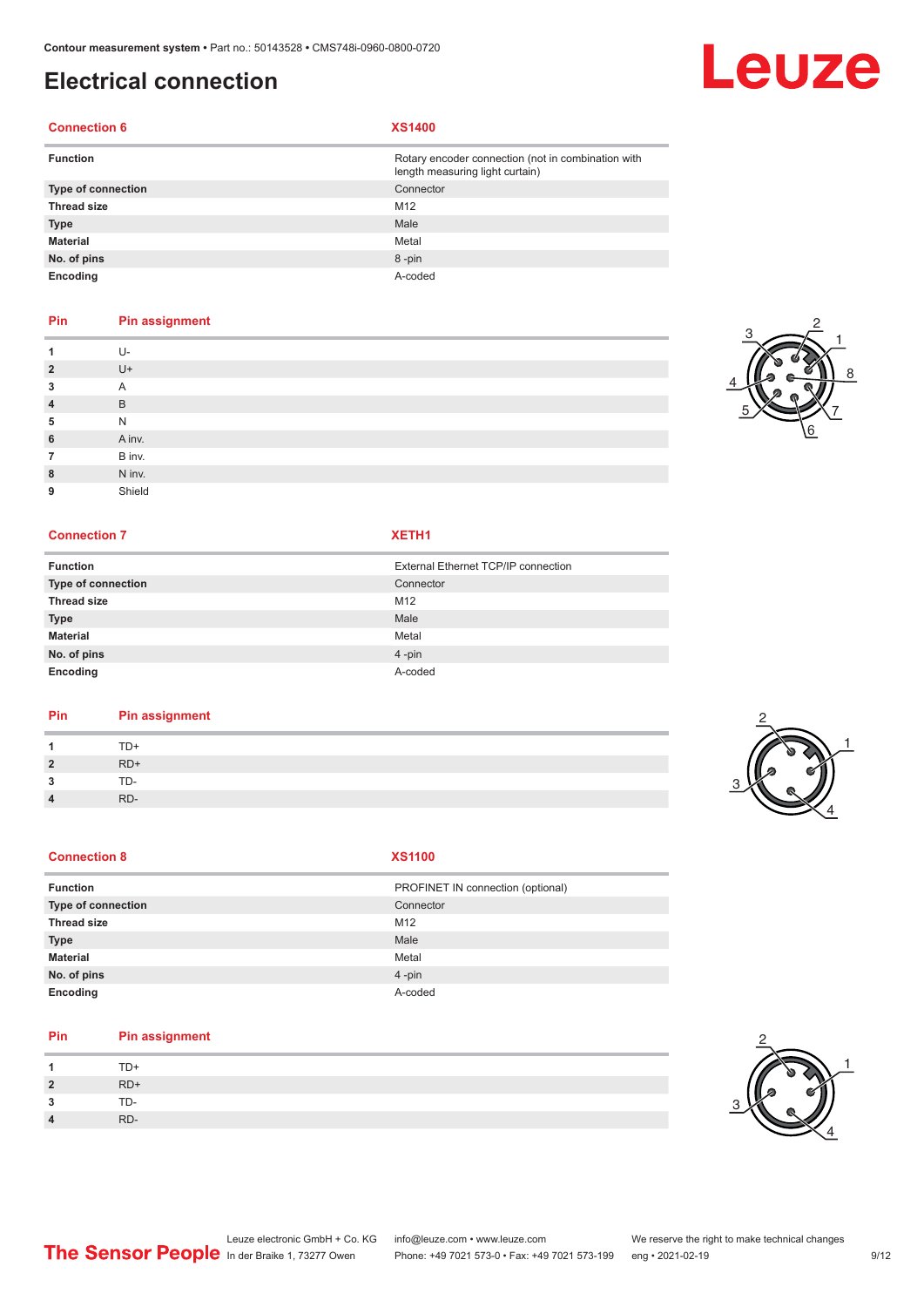# <span id="page-9-0"></span>**Electrical connection**

# Leuze

### **Connection 9 XS1101**

| <b>Function</b>    | PROFINET OUT connection (optional) |
|--------------------|------------------------------------|
| Type of connection | Connector                          |
| <b>Thread size</b> | M12                                |
| <b>Type</b>        | Male                               |
| <b>Material</b>    | Metal                              |
| No. of pins        | 4-pin                              |
| Encoding           | A-coded                            |

| Pin            | <b>Pin assignment</b> |
|----------------|-----------------------|
|                | TD+                   |
| $\overline{2}$ | $RD+$                 |
| 3              | TD-                   |
|                | RD-                   |



# **Diagrams**



x Total measuring length from width and height measuring light curtain [mm]

y Max. conveyor speed [m/s]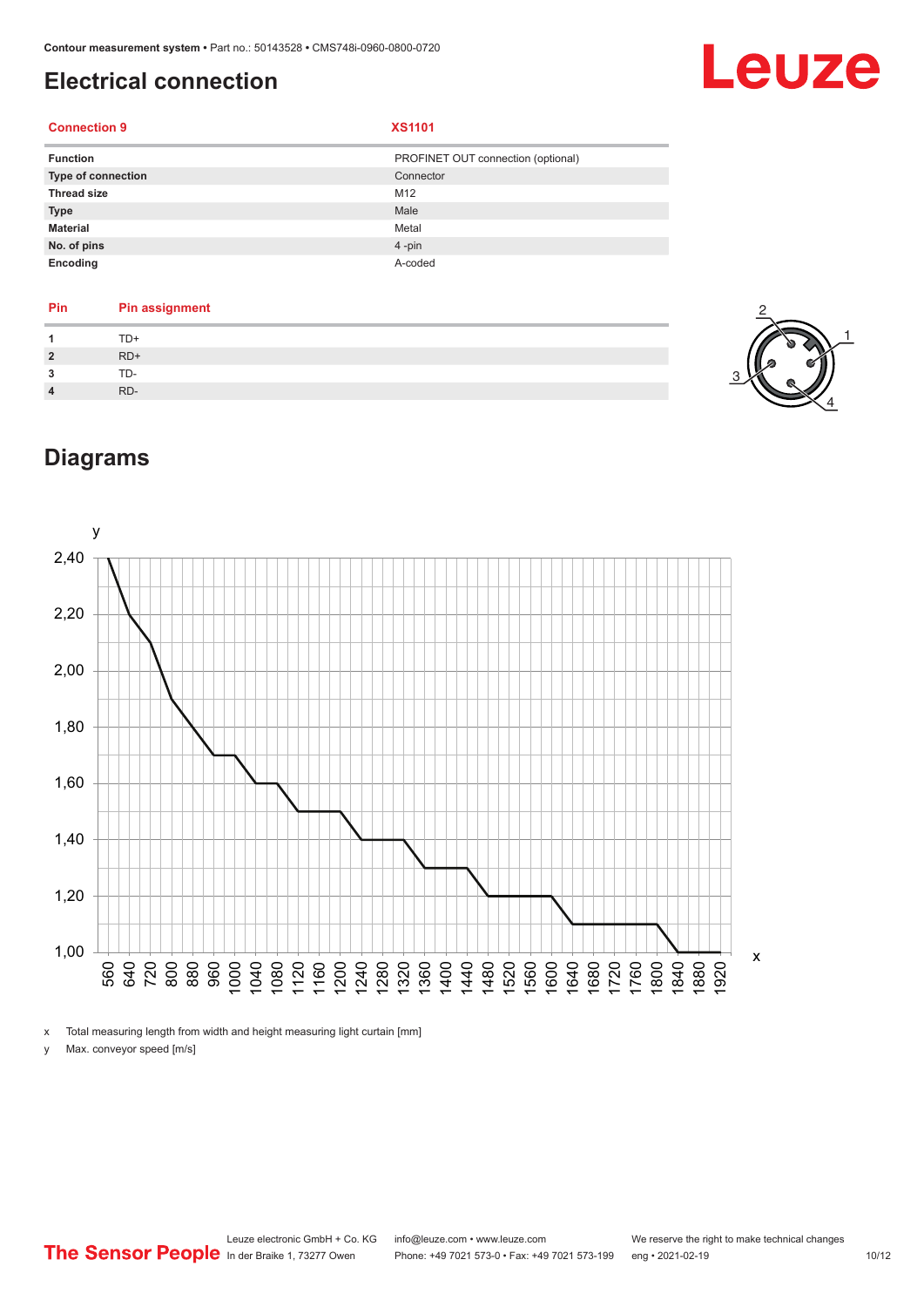# <span id="page-10-0"></span>**Notes**



### **Observe intended use!**

|  |  |  |  |  |  |  |  |  | $\%$ This product is not a safety sensor and is not intended as personnel protection. |  |
|--|--|--|--|--|--|--|--|--|---------------------------------------------------------------------------------------|--|
|--|--|--|--|--|--|--|--|--|---------------------------------------------------------------------------------------|--|

 $\%$  The product may only be put into operation by competent persons.

 $\%$  Only use the product in accordance with its intended use.

## **Accessories**

# Connection technology - Interconnection cables

|                      |    | Part no. | <b>Designation</b>                     | <b>Article</b>        | <b>Description</b>                                                                                                                                                                         |
|----------------------|----|----------|----------------------------------------|-----------------------|--------------------------------------------------------------------------------------------------------------------------------------------------------------------------------------------|
| $_{\mathbb{C}}$<br>œ | 甘量 | 50135082 | <b>KSS ET-M12-4A-</b><br>RJ45-A-P7-100 | Interconnection cable | Suitable for interface: Ethernet<br>Connection 1: Connector, M12, Axial, Male, D-coded, 4-pin<br>Connection 2: RJ45<br>Shielded: Yes<br>Cable length: 10,000 mm<br>Sheathing material: PUR |
| $_{\bigodot}$<br>≝   | 甘量 | 50135083 | <b>KSS ET-M12-4A-</b><br>RJ45-A-P7-150 | Interconnection cable | Suitable for interface: Ethernet<br>Connection 1: Connector, M12, Axial, Male, D-coded, 4-pin<br>Connection 2: RJ45<br>Shielded: Yes<br>Cable length: 15,000 mm<br>Sheathing material: PUR |
| $_{\mathbb{C}}$<br>₩ | 甘量 | 50135084 | <b>KSS ET-M12-4A-</b><br>RJ45-A-P7-300 | Interconnection cable | Suitable for interface: Ethernet<br>Connection 1: Connector, M12, Axial, Male, D-coded, 4-pin<br>Connection 2: RJ45<br>Shielded: Yes<br>Cable length: 30,000 mm<br>Sheathing material: PUR |

## Mounting technology - Other

|  | Part no. | <b>Designation</b> | <b>Article</b>      | <b>Description</b>                                                                                                                                                                            |
|--|----------|--------------------|---------------------|-----------------------------------------------------------------------------------------------------------------------------------------------------------------------------------------------|
|  | 50143670 | BT 708M-MRSET      | Mounting device set | Design of mounting device: Profile kit<br>Fastening, at system: Screw type / vertical<br>Mounting bracket, at device: Groove mounting<br>Type of mounting device: Rigid<br>Material: Aluminum |
|  | 50143669 | BT 710M-MRSET      | Mounting device set | Design of mounting device: Profile kit<br>Fastening, at system: Screw type / vertical<br>Mounting bracket, at device: Groove mounting<br>Type of mounting device: Rigid<br>Material: Aluminum |
|  | 50142039 | BT 712M-MRSET      | Mounting device set | Design of mounting device: Profile kit<br>Fastening, at system: Screw type / vertical<br>Mounting bracket, at device: Groove mounting<br>Type of mounting device: Rigid<br>Material: Aluminum |